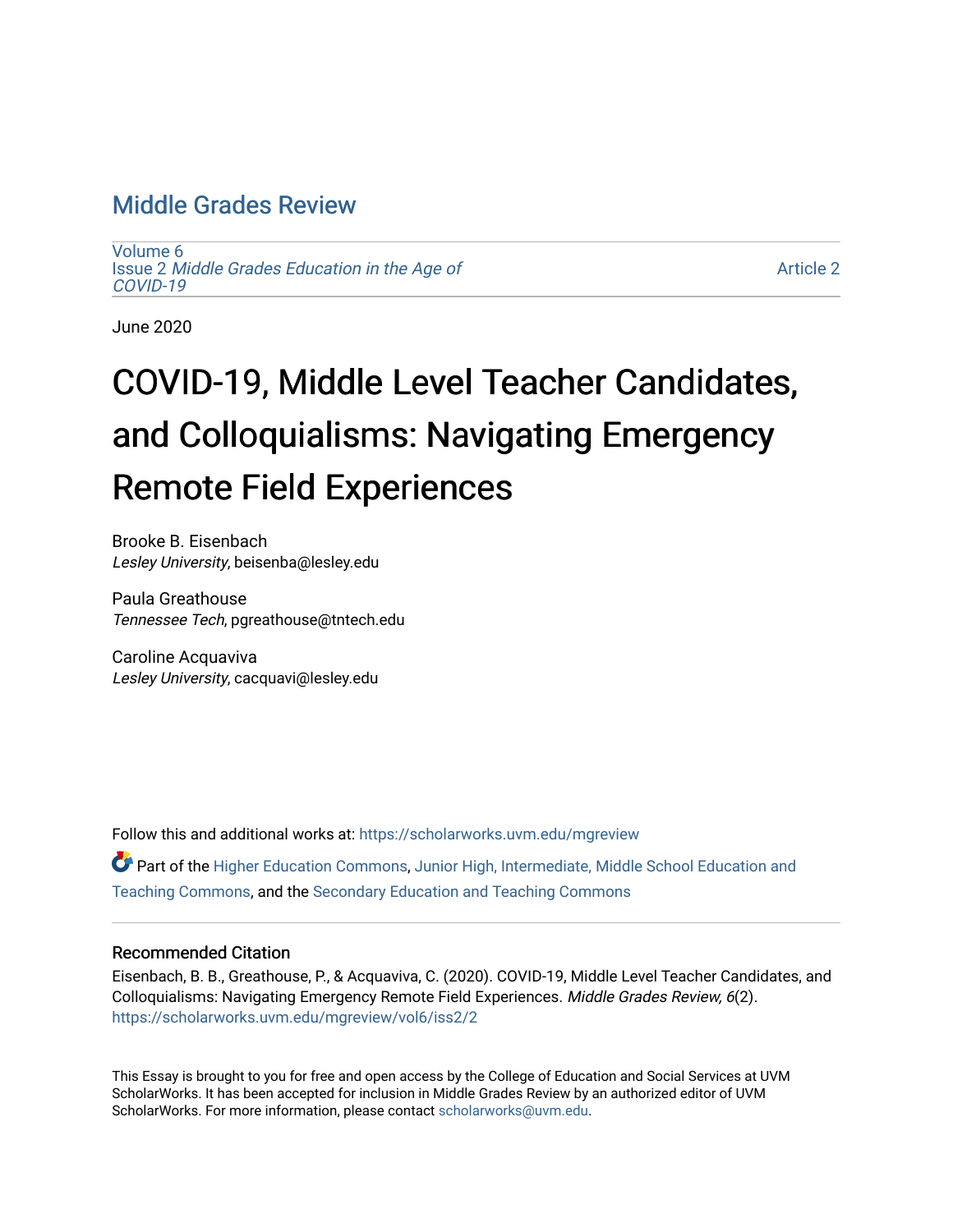## **COVID-19, Middle Level Teacher Candidates, and Colloquialisms: Navigating Emergency Remote Field Experiences**

**Brooke B. Eisenbach**, *Lesley University* **Paula Greathouse**, *Tennessee Tech* **Caroline Acquaviva**, *Lesley University*

#### **Abstract**

COVID-19 challenged teacher educators and teacher candidates in ways we could have never imagined. Colloquialisms regarding the move from educator preparation to practice shifted from common truths to dynamic considerations in light of the pandemic and transition to emergency remote teaching and learning. In this essay, we share our experiences working with middle level teacher candidates during the COVID-19 pandemic. We identify the ways in which our teacher candidates rose to the challenge and demonstrated critical thinking, creativity and compassion beyond our prior expectations of rising middle level educators amidst a time of unprecedented change and uncertainty.

#### **Introduction**

As teacher educators, we begin our field experience courses sharing a few truths regarding the reality our teacher candidates will soon face in the classroom: No two days will be alike; It's time to put your education to action; Plan your lessons, but be prepared to make adjustments; Relationships and community are key to the classroom. We spend weeks unpacking these colloquialisms with candidates as they share their experiences in the middle level classroom. And, as expected, every semester brings with it a variety of unexpected twists and turns. Yet, the spring semester of 2020 would challenge our candidates and ourselves in ways we could have never anticipated, putting our yearly colloquialisms to the test.

Despite our research and writing on virtual 6-12 education, our specific institutional programs currently do not include undergraduate courses devoted to the preparation of online teaching. And so, when we found ourselves thrust into emergency remote teaching, we felt it imperative to support and guide our candidates in this transition. We wanted to provide them a safe space to express concerns and work collectively to craft instructional strategies that would ease this shift for everyone. As such, we devoted the majority of our virtual weekly seminars to the discussion of candidate concerns and experiences. In considering the direction and outcomes of our conversations, we share insights as we strive to reflect and enhance our current

work and attention to the needs of future middle level educators.

#### **"No two days will be alike."**

One of the joys, and anticipated fears, of entering the teaching field is the fact that every day is a unique experience. And, while we may not know what each day will entail, we generally accept a particular pattern, repetition or rhythm to the day. The moment our field experiences transitioned to the online context, this reality took on a deeper, more nuanced meaning. Suddenly, we lost all routine. We *all* found ourselves immediately overwhelmed. As teacher educators familiar with virtual education, we were quick to identify ways of transitioning our seminar to the online format and cognizant that this would be a semester of trial and error. Our candidates, understandably, were concerned for what this new reality would mean for their progress towards certification and licensure, their connections and engagement with students, approaches to teaching and assessment, and more so, what it would mean for their learners.

It was certain that no two days would be alike as we shared how our experiences were evolving, and along with it, our emotions, relationships, and understandings of adolescent needs in a time of trauma. Some candidates transitioned from a state of consistent stress, to one of creativity and energetic optimism for their newfound abilities in navigating a virtual space. For example, several candidates immediately sought out ways of transitioning collaborative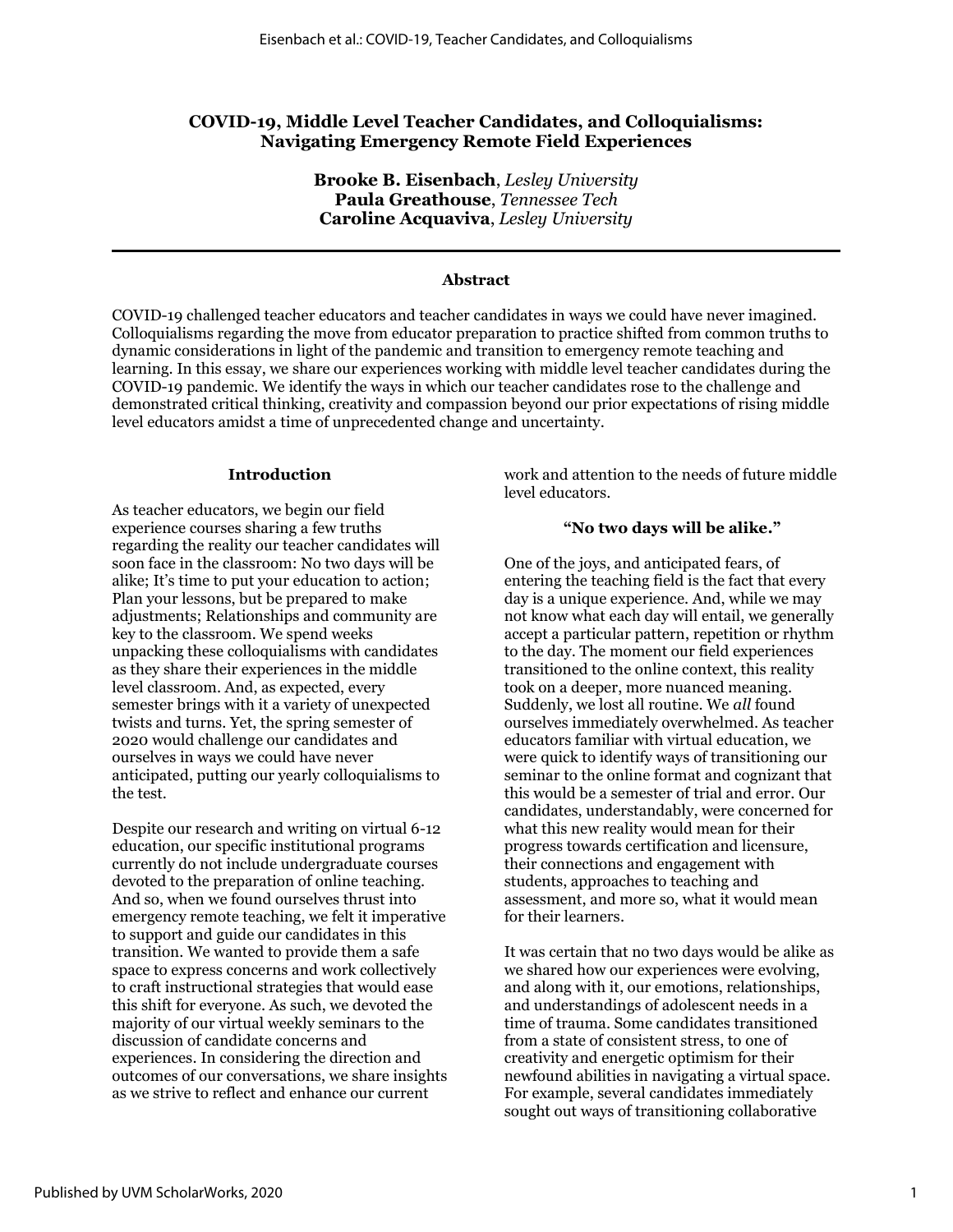writing and peer consultation from physical group discussion to online collaborative documents and integrated comments. Candidates teaching within the math classroom used ingenuity to transform their cellphone, books, and desk lamp into a make-shift document camera. Without the use of a whiteboard, they created effective means of sharing their mathematical process and computations with students through a recorded Youtube video series. They channeled their creative and critical approaches to teaching, and found the drive to press forward in their work with learners.

Other candidates noted how their experiences and emotions shifted from day-to-day or hourto-hour. A great deal of emotion and ability to navigate this new context rested on the health and well-being of the middle level learners, families, friends, and selves. After all, this was *not* virtual teaching and learning - a point we reiterated again and again throughout our seminar sessions. Rather, this was "emergency remote teaching" - or, unanticipated teaching within a remote setting during a worldwide emergency.

Our seminar sessions became a place of safety and sharing. Candidates spoke of their daily experiences and emotions. They shared worry over learners who were not active in their virtual course - could it mean they were ill, hurt, or in need of help? How could they help those who might lack the technological resources to engage in the class? They spoke of personal and professional struggles - would they be ready to take on their own classroom upon graduation? Would they find a teaching position at a time of such disruption? They shared strategies, learning platforms, applications, and approaches to instruction that might work for a variety of learners and situations. But, in addition to all of this, candidates and professors alike shared how their own lives were shifting day-to-day. We spoke of our families, friends, and selves. It seemed that amidst the daily uncertainties, there was one constant - our connection and ability to support one another throughout this journey.

#### **"Expect the unexpected."**

It is not uncommon for teacher candidates to experience imposter syndrome, or a doubt in one's abilities, upon entering their field experience. Despite the foundation of knowledge they receive in adolescent development and

pedagogy, field experience requires candidates to put their knowledge into action. With the move to emergency remote teaching, candidates were called upon to not only engage their understanding of effective pedagogy, but to do so in a manner that translated across a virtual context during a pandemic. The field experience they anticipated was not the experience they would encounter.

Common threads throughout our conversations were those of connection, relationships, flexibility, and choice. In essence, candidates demonstrated their ability to hone in on what they learned regarding early adolescent development and effective middle level pedagogical approaches despite the change in context and circumstance. For example, some English language arts candidates created virtual BINGO card activities to serve as an opportunity for content enrichment. This provided students options for strengthening and demonstrating their understanding of a text as a way of not only enriching their learning, but taking into account student access to resources, availability to engage in learning, and time available to devote to course engagement outside of the school setting.

Candidates recognized that they *must* put the needs and experiences of their students at the forefront of their planning and practice. Seminar discussions centered on the learners - finding ways to ensure content was meaningful and purposeful, without overwhelming learners or instigating additional trauma; identifying methods of translating traditional practice to meaningful and accessible choice and enrichment options while understanding student access to resources and content might change at any moment; and ensuring greater flexibility in terms of expectations for student engagement, effort, completion and response, knowing that some students and families may fall ill, grieve the loss of a loved one, or find themselves without work, food, or shelter. And, while candidates recognized the importance of academic progress and expectations of learning for their students, they realized this was a time for ensuring the basic needs of learners were being met to a degree they had not previously anticipated. Were students safe? Were students healthy? Did they have food and shelter? They gave keen attention to the social and emotional needs of their students, rather than a focalized emphasis on academic development.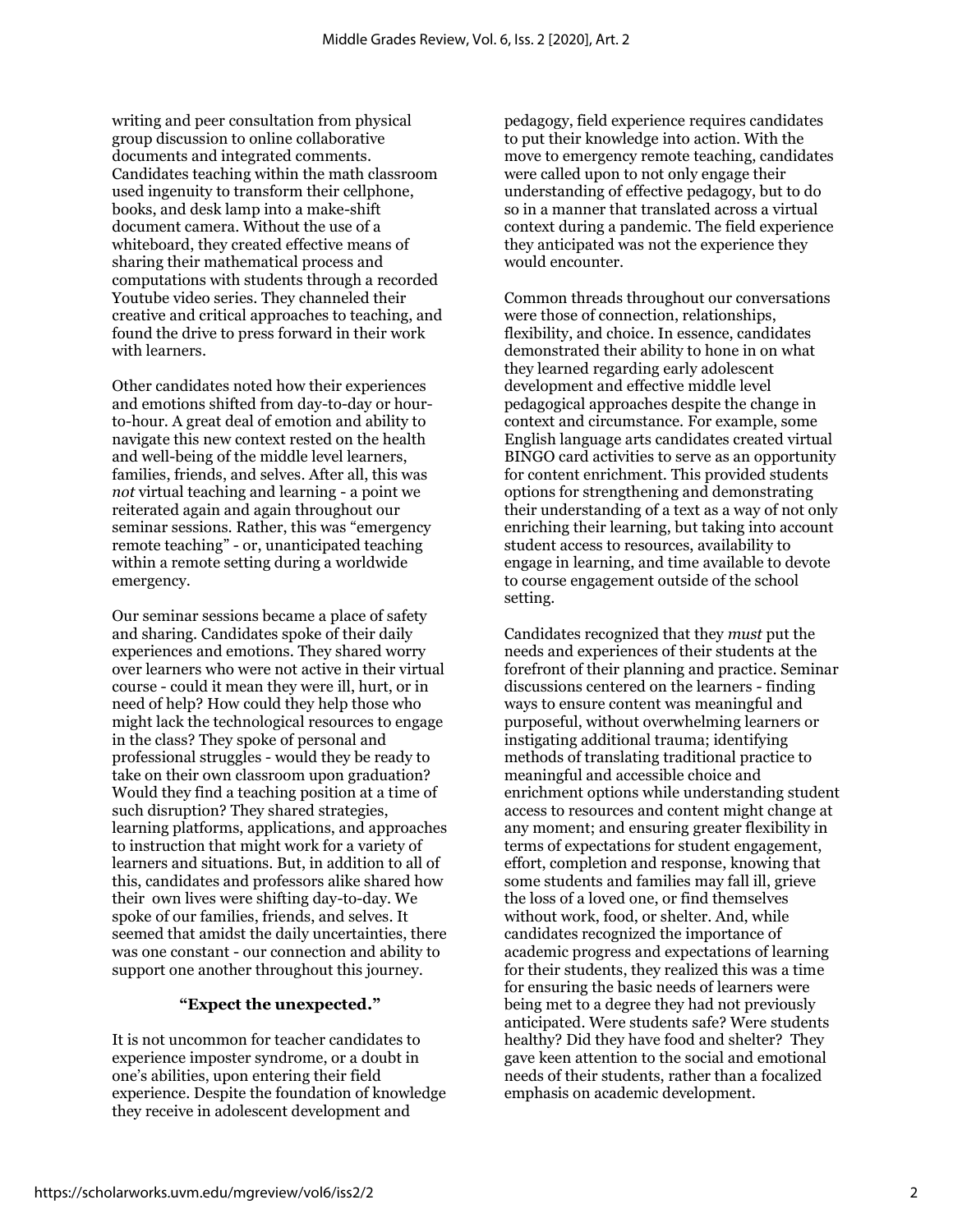#### **"Plan your lessons, but be prepared to make adjustments."**

Throughout their program of study, candidates practice lesson planning. As teacher educators, we help candidates navigate key components of lesson preparation as they take into account the context of their classroom, state standards, lesson objectives, procedural steps, pacing, content, and assessment of student learning. All the while we explain that preparation is key, but no lesson is set in stone. And, while we recognize that educational technology is an important facet to today's educator practice, many of the pedagogical strategies we employ rely heavily on methods of traditional classroom instruction. Technology is often viewed as a *suggestion* within the lesson planning template rather than a primary area of emphasis. As candidates transitioned to emergency remote teaching, they discovered an essential need to adapt and adjust with reliance upon technology beyond anything they could have anticipated. Now, candidates were asked to utilize their knowledge of lesson preparation, student interests and needs, and the ever-changing circumstances brought forth by the pandemic to adjust daily expectations, instruction, assessment and communication.

Every district set varying expectations of how schools would engage students and families following the transition to emergency remote teaching. As schools across our respective states began to close, district leaders scrambled to identify ways of approaching education with consideration for the needs of students and families. Each district made the initial determination of when and for how long to shutter the physical school location. No matter the time frame, some districts pressed forward in expectations that students would consistently log into online courses and progress in curricular content. Others encouraged student engagement through choice and enrichment opportunities. Still others were hesitant to require any form of remote learning as the population of learners were not all likely to have the resources, availability, or services necessary to successfully navigate online learning experiences. As a result, every candidates' experience was unique with regard to lesson preparation and instruction. While some candidates were expected to effectively translate the teaching of new concepts across the digital divide, others were expected to press "pause" on their attempts to engage learners. Once they were provided initial guidance, they had mere

days to put a plan together and set it into motion.

Once districts made a determination, candidates had to utilize online systems and programs compatible with district expectations or requirements. While some candidates were able to call upon aspects of their educational technology preparation, others scrambled to navigate new platforms and applications. Some candidates were able to utilize systems already in place within their traditional field experience settings. For example, some candidates continued to utilize Google Classroom to post course assignments, videos, and documents. However, others worked within schools with limited technological resources. As a result, those schools relied heavily, if not completely, on traditional resources - paper, pen, and textbooks. In this way, candidates often had to learn everything about the district's newly adopted platform from the ground up. If the platform was not one they had encountered in their program of study, they hurried through virtual training sessions and trial-and-error practice as they found ways to effectively incorporate the platform into their content area and remote instruction. As a result, we worked together throughout our seminar to help candidates learn more about their required platforms. We engaged in the management system together, discussed our successes, struggles and discoveries, and collaborated on ways we could make it work for their students.

In addition to establishing systems that would best meet the expectations of the district, candidates had to explore ways of ensuring applications and instructional approaches were accessible and adequate in meeting the needs of their learners. In essence, they found an added layer of pedagogical thought and application essential to their current experiences within lesson preparation and instruction. For example, candidates understood that while synchronous sessions might serve as digital replication of face-to-face classroom instruction, there would be days when they or their students would be unable to attend a lesson in real-time. Some learners lacked resources to log into live lessons or shared devices with family members in their household. Others might not be able to attend due to their health, the health of a loved one, or concerns for their own safety. As such, candidates had to identify ways to provide options for learners that relied on both synchronous and asynchronous supports.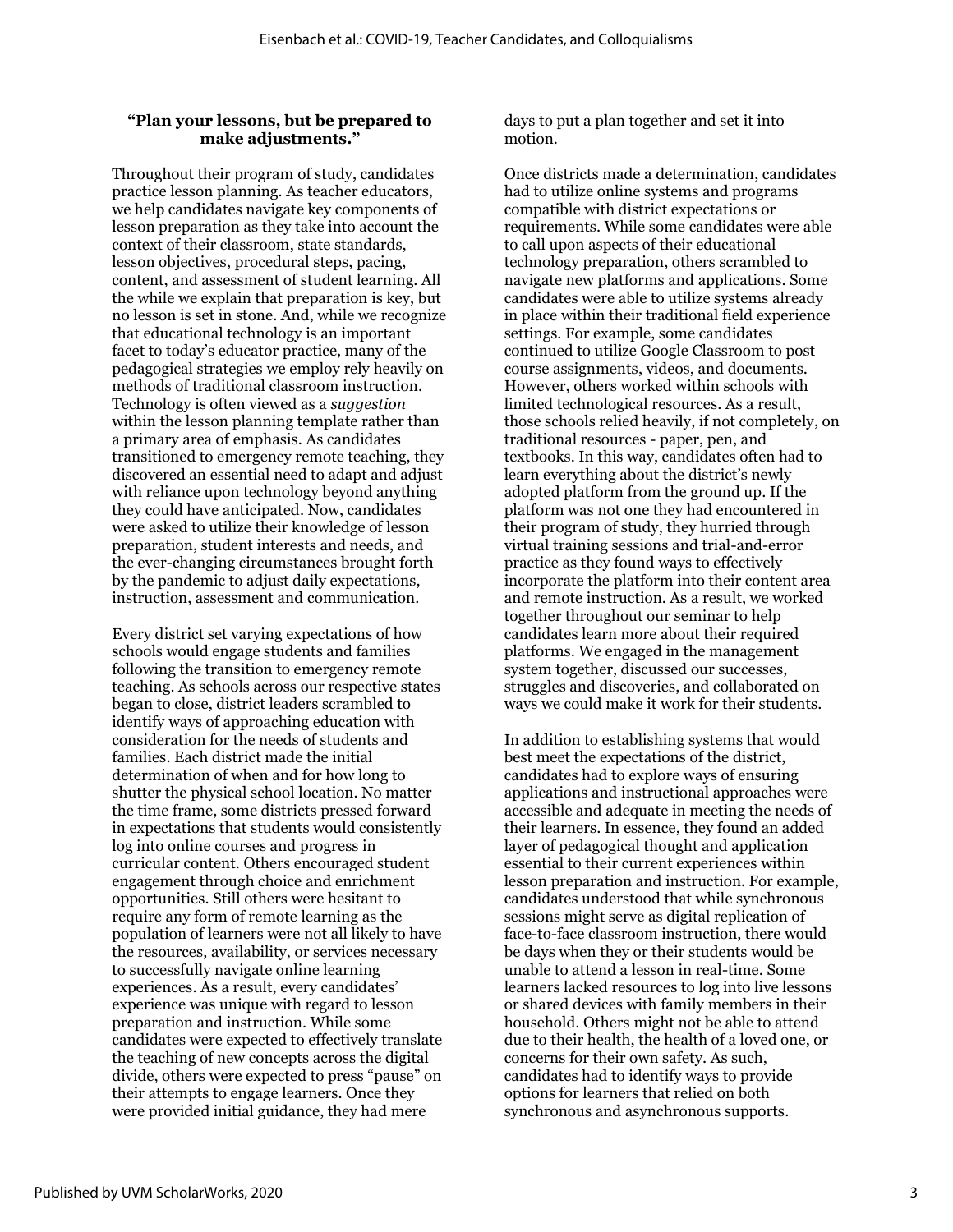Seminar conversations sparked the sharing of experiences in trial and error. We ensured candidates that this was in no way "business as usual" with regard to their field experience or virtual education. We listened to each other share ideas, concerns, and evolving implications of daily engagement and practice in emergency remote teaching. Candidates mentored, supported, and encouraged one another in finding ways of effectively adapting their approaches for the betterment of their learners, and themselves. Adjustment was a constant necessity and reminder of the current reality we were all facing.

#### **"Relationships and community are key to the classroom."**

Throughout their program of study, our teacher candidates come to understand the fundamental significance of fostering connections and caring relationships within the middle level classroom. As they enter their final field residency, candidates focus on building relationships and coming to know and understand the identities, experiences, funds of knowledge, interests, and needs of their students as having foremost importance to classroom planning and instruction. And, while they utilized strategies and day-to-day communication to cultivate these connections, candidates now found themselves seeking out ways of leveraging and maintaining those connections.

Candidates became creative in finding ways of establishing and maintaining presence despite the disruption to face-to-face interactions. For some, this meant recording videos of their lectures, book discussions or assignment directives. Others established virtual office hours and synchronous class meetings as a way of encouraging real-time conversation. Candidates based their approach to connection on expressed needs and interests of learners, as well as accessible resources and district or school expectations. For some, this would mean email exchanges and collaborative documents dominated communication efforts. For others, it would mean taking time from direct instructional focus to provide opportunity and space to share-out feelings and experiences. The pandemic promoted candidate attention to the significance of human connection. And, throughout the experience, candidates continued to emphasize relationships, leading to a final week of bittersweet farewells and tearful

congratulatory videos shared by parents and middle level learners, alike.

Connection and relationships also took on a greater emphasis within our seminar meetings. While our usual seminars included time to talk about our lives outside of field experience, we often centered these conversations on requirements for certification, ways of crafting solid resumes and cover letters, as well as information on job fairs and the interview process. This semester, more so than prior semesters, outside of the context of seminar meetings we found ourselves reaching out to one another to share in good news or celebration, to vent frustrations, offer support and suggestions, and to check-in on one another's health and safety. For example, when a candidate discovered they would be evaluated on their teaching in an unfamiliar conferencing application, the cohort met together within the online system to provide the candidate opportunity to become comfortable manipulating the application's tools, identify ways of managing student interactions within this space, and to rehearse their lesson prior to formal observation. When another candidate discovered a similar need for an online evaluation, but could not formally meet with learners due to district mandates, fellow candidates and their professor volunteered to serve as "students" for the purpose of the evaluation.

Overall, the experience seemed to bring our own cohorts closer together as a "family," rather than simply a group of learners and educators. The connections established within our individual seminar groups strengthened throughout the transition and engagement into emergency remote teaching, as we provided additional support and encouragement to one another in a time of unprecedented stress and anxiety.

#### **Lessons Learned**

As teacher educators, we strive to remain reflective. No two semesters are alike in that we consider the prior semester and students, and strive to identify ways we can learn from our experiences to enhance our course and practice. The sheer anomaly of our experience made Spring of 2020 a time of considerable reflection. We refuse to view this semester as our "new normal." While we are hopeful the experience of emergency remote teaching and learning will spark support within our institutions in